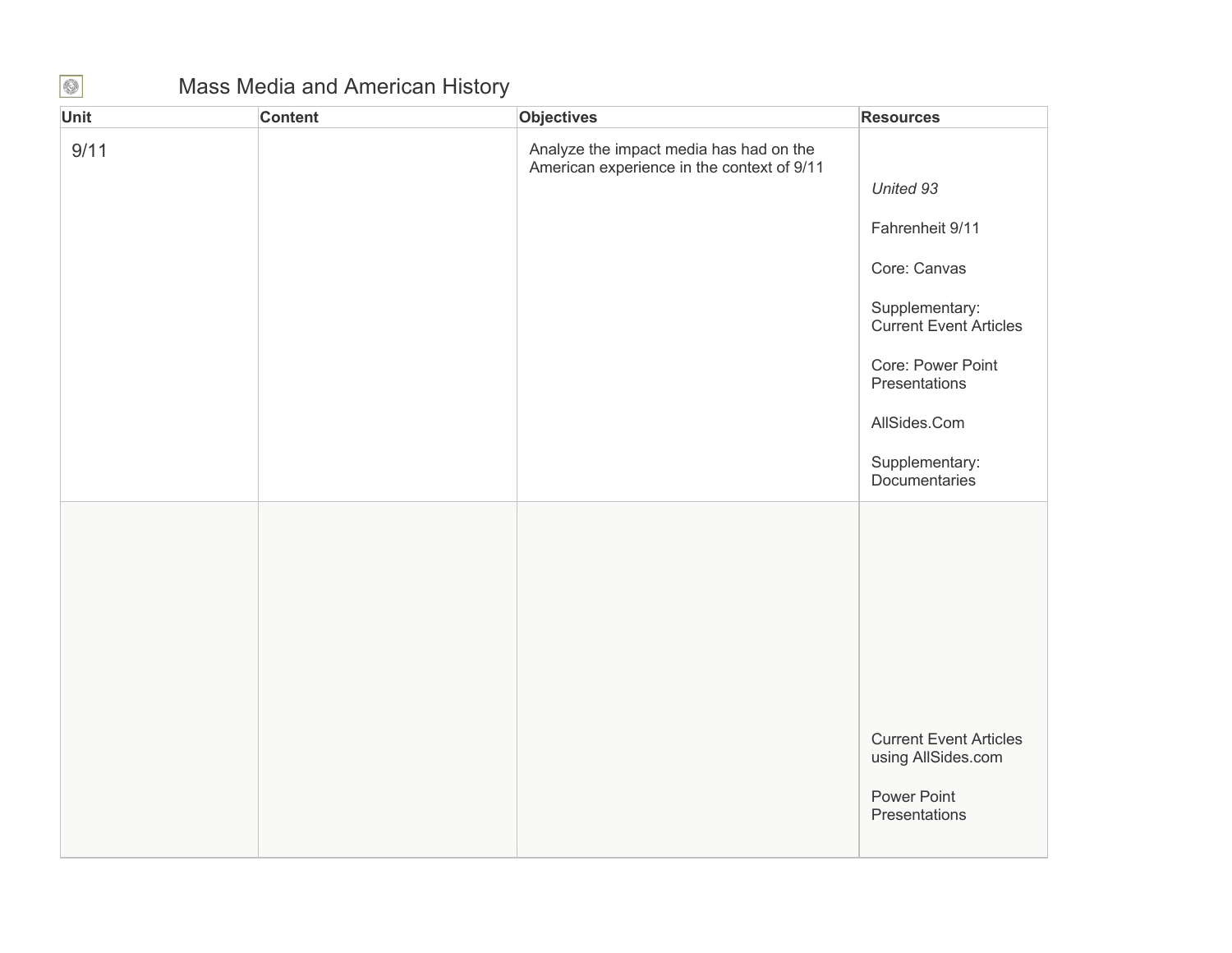|                                             |                                                                                                                                                       | You Tube Videos                                     |
|---------------------------------------------|-------------------------------------------------------------------------------------------------------------------------------------------------------|-----------------------------------------------------|
|                                             |                                                                                                                                                       | <b>Editorials using</b><br>AllSIdes.com             |
|                                             |                                                                                                                                                       | Growing Up Poor in<br>America                       |
| Amistad                                     | Analyze the personal hardships as well as the<br>wider implications on the American society of<br>slavery as presented through the medium of<br>film. | 12 Years A Slave<br>Roads to Memphis                |
|                                             | Describe the impact of individuals and groups<br>in evolution of civil rights in the United States.                                                   | <b>Klansville USA</b>                               |
|                                             |                                                                                                                                                       | Freedom Summer                                      |
|                                             |                                                                                                                                                       | 42                                                  |
|                                             |                                                                                                                                                       | Harriet                                             |
| <b>Cultural Change</b><br>1900-2000. (Birth | Describe the social and political changes in<br>the United States during the 20th Century                                                             | Canvas                                              |
| Nation-Lincoln)                             | through the medium of film                                                                                                                            | <b>Current Event Articles</b><br>using AllSIdes.com |
|                                             |                                                                                                                                                       | <b>Power Point</b><br>Presentations                 |
|                                             |                                                                                                                                                       | Youtube Videos                                      |
|                                             |                                                                                                                                                       | <b>Editorials using</b><br>AllSIdes.Com             |
|                                             |                                                                                                                                                       |                                                     |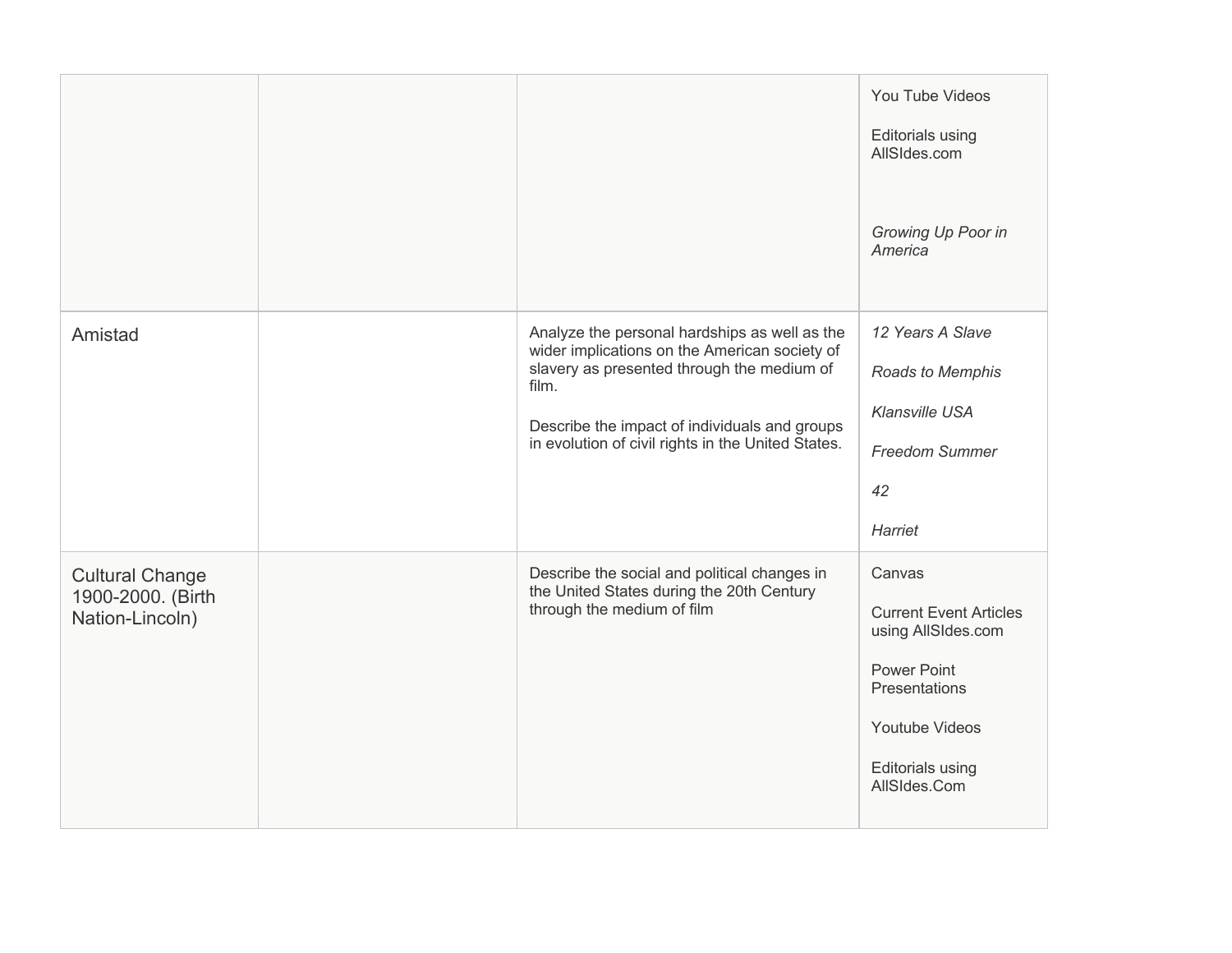|                            |                                                                                                                                |                                                                                                                                 | Frontline<br>Documentaries<br>American Experience<br><b>Documentaries</b><br>Birth of a Nation 1914<br>Birth of a Nation 2016<br>Lincoln                                                                 |
|----------------------------|--------------------------------------------------------------------------------------------------------------------------------|---------------------------------------------------------------------------------------------------------------------------------|----------------------------------------------------------------------------------------------------------------------------------------------------------------------------------------------------------|
| Genocide                   | Analyze the impact film has had<br>on the American understanding of<br>genocide with particular attention<br>to the Holocaust. |                                                                                                                                 | Schindler's List<br>La Vita Bella<br>Boy in the Striped<br>Pajamas<br><b>Hotel Rawanda</b><br>The Killing Fields                                                                                         |
| War, Conflict &<br>Society |                                                                                                                                | Describe how film has changed the American<br>Experience, attitude, beliefs and politics in the<br>context of war and conflict. | Core: Canvas<br>Supplementary:<br><b>Current Event Articles</b><br>using AllSIdes.com<br>Core: Power Point<br>Presentations<br>Supplementary:<br>Editorials using<br>AllSIdes.com<br>Saving Private Ryan |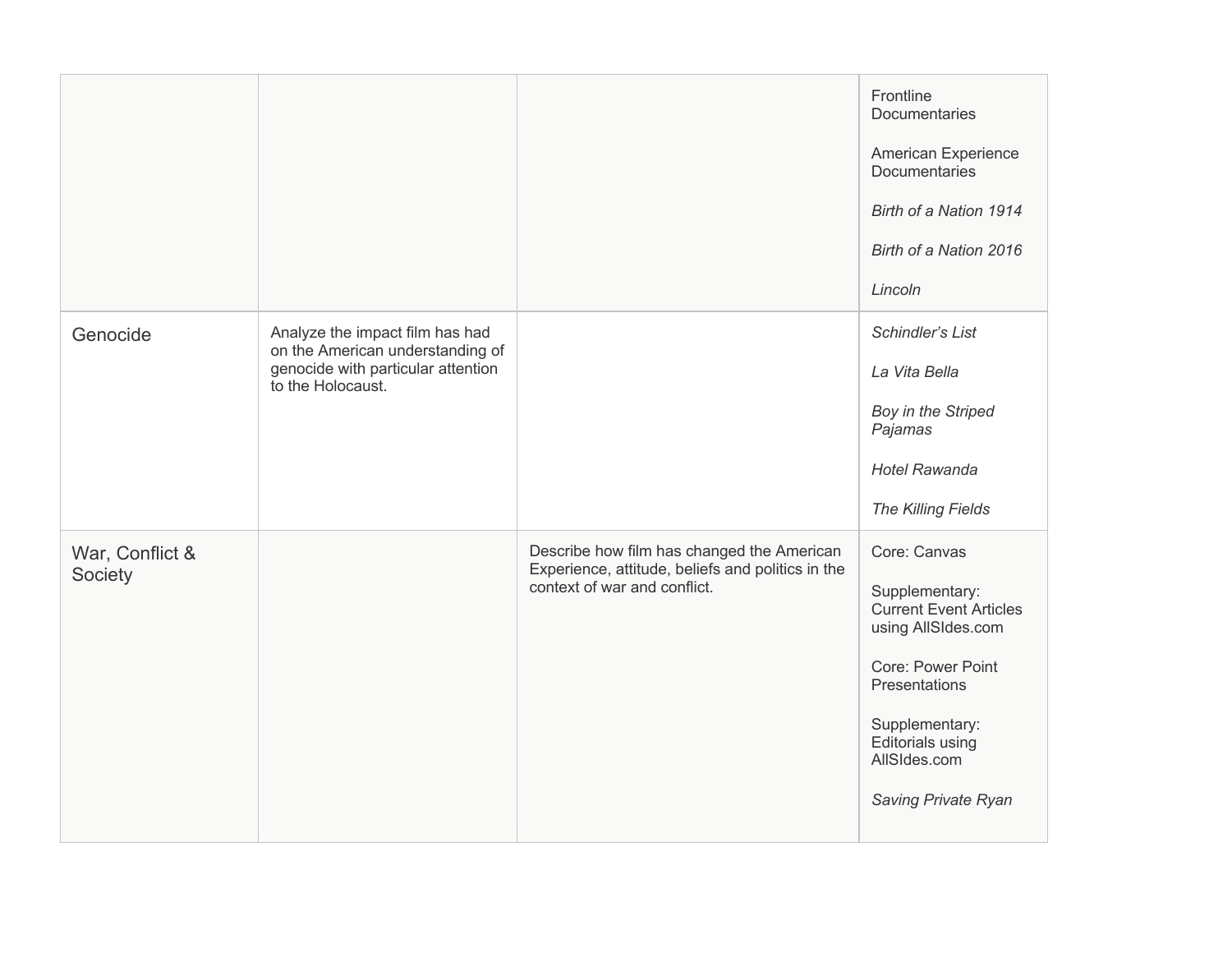| Contemporary<br><b>Issues</b> | Describe how media influences the American<br>economy and economic beliefs.                                                       | Canvas<br><b>Current Event Articles</b><br>using AllSides.com<br><b>Power Point</b><br>Presentations<br>You Tube Videos<br><b>Editorials using</b><br>AllSIdes.com<br>Saving Capitalism<br>Growing Up Poor in<br>America<br>The Big Short<br><b>PBS Frontline Film</b><br><b>Series</b> |
|-------------------------------|-----------------------------------------------------------------------------------------------------------------------------------|-----------------------------------------------------------------------------------------------------------------------------------------------------------------------------------------------------------------------------------------------------------------------------------------|
|                               | Analyze the 2016 and 2020 Presidential<br>Elections with particular attention to the<br>issues, candidates and role of the media. | Canvas                                                                                                                                                                                                                                                                                  |